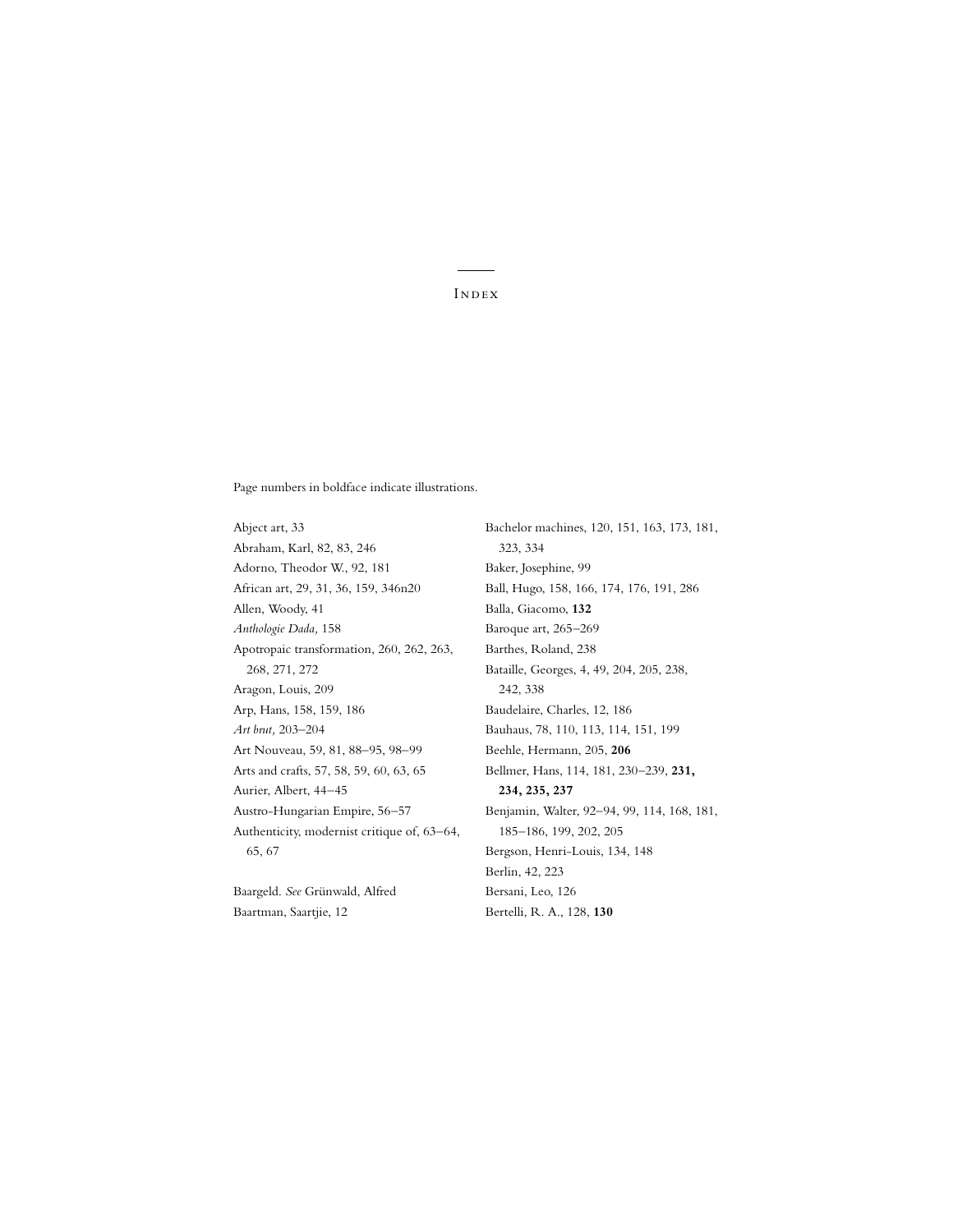Biondo, Michael, **302** Bleuler, Eugen, 194 Bloch, Ernst, 94 Boiffard, Jacques-André, **224,** 225 Bois, Yve-Alain, 33 Bonn, University of, 156, 198, 209 Bosch, Hieronymus, 330 Bourgeois aesthetics, 57, 65–70, 72, 75, 92–94, 104 Bourke, John G., 84, 85 Brancusi, Constantin *Princess X,* 249, **250** Brassaï, 227, 239, 251 *The Statue of Marshal Ney in the Fog,* 251, **252**, 253 *Untitled,* 226, **229** Breton, André, 185, 203, 209, 211, 238 *L'Amour fou,* 249, 251, 253, 313 *Immaculate Conception,* 211 "Manifesto of Surrealism," 307 *Nadja,* 249, 308 Brno (Czech Republic), 58 Brosses, Charles des, 79 *Brücke, die,* 37

Cacciari, Massimo, 95 Caillois, Roger, 219, 242 Canova, Antonio *Perseus with the Head of Medusa,* **256**, 257, 258, **259**, 272 Caravaggio, Michelangelo Merisi da, 268 *Medusa,* 265, **266**, 268 Carrà, Carlo, 158 Casati, Luisa, 226, **228**

Castner, Louis, **157** Cellini, Benvenuto, 258 Cézanne, Paul, 279 *Mont Sainte-Victoire Seen from Les Lauves,* **280** Chagall, Marc, 158 Charcot, Jean Martin, 194 Chasseguet-Smirgel, Janine, 87 Chicago, 59 Children, art of, 193, 203 Chronophotography, 186 Cixous, Hélène, 271, 272 Cologne, 151, 155, 158–159, 161, 174, 221 Kunstverein, 159 Museum of Decorative Arts, 159 Columbian Exhibition (Chicago, 1893), 59 Compagnie de l'Art Brut, 203 Constructivism, 110, 113, 151, 186 Corbin, Alain, 27 Cronenberg, David, 307 Cubism, 36, 103, 110, 137

"Dada—Early Spring" (exhibition), 221 Dadaism, 33, 98, 113–114, 149, 155–156, 158–161, 166–169, 174–181, 186–187, 191, 209, 221, 260 and the body, 113–114, 166, 168–169 Cologne Dada, 151, 155, 158–159 language, 122, 161, 166, 167 machines, 113, 149, 155–156, 167–169 sexuality, 174–179 and surrealism, 209–213 trauma, 166–167 Zurich Dada, 158, 166, 176, 286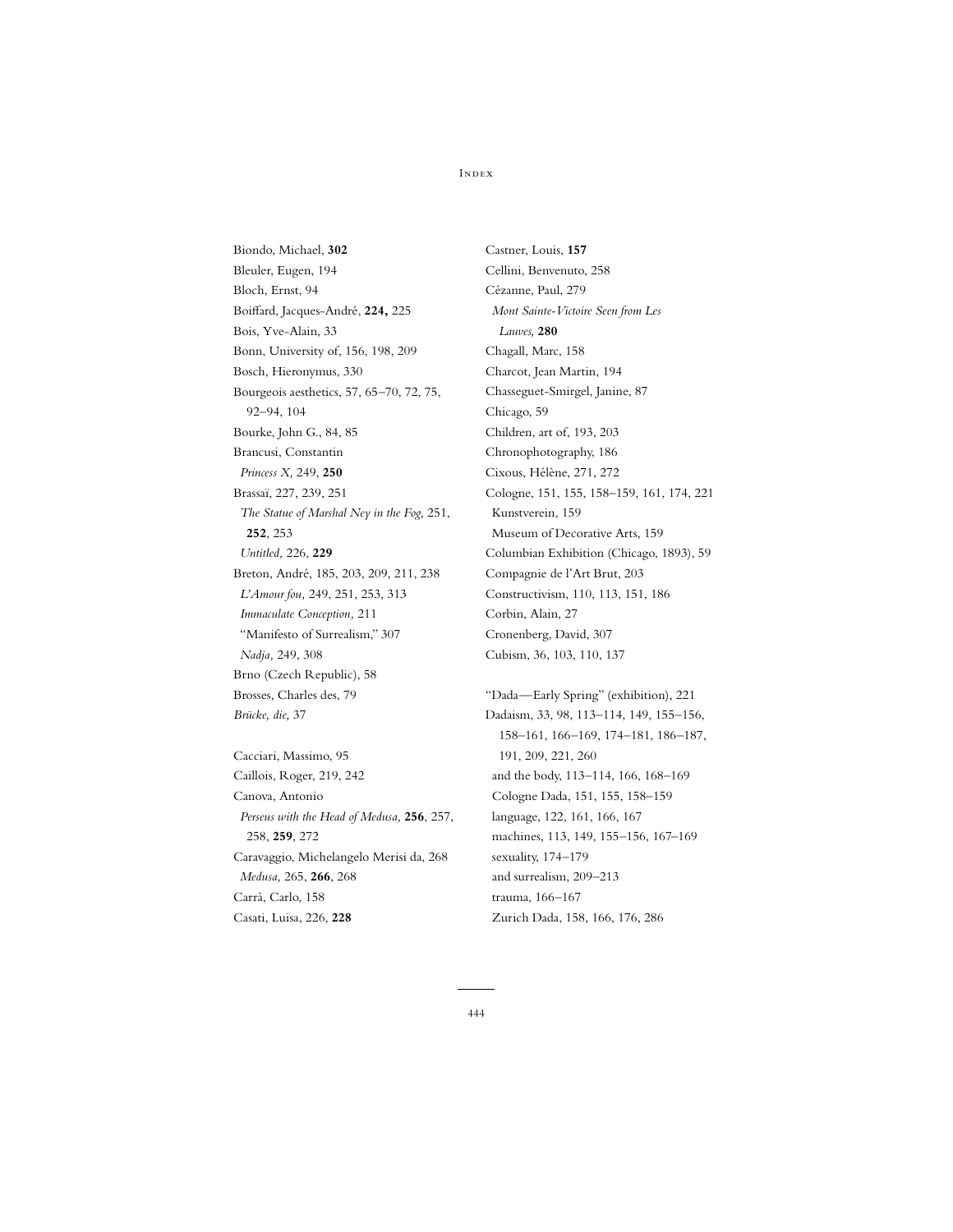Dalí, Salvador and modern architecture, 98–99 paranoid-critical method, 253 *The Phenomenon of Ecstasy,* 99, **100** De Chirico, Giorgio, 158, 181 "Degenerate 'Art'" (exhibition, 1937), 42, 196 Delacroix, Eugène *The Death of Sardanapalus,* **18** Deleuze, Gilles, 163, 181 DeLillo, Don, 427n43 Detzel, Katharina, **192** Diderot, Denis, 28 Douglas, Mary, 32 Dreams and art, 17, 44, 45–46, 51, 52 psychoanalysis, 45–46 Dresden, 38, 58 Dubuffet, Jean, 198, 203–205, **207,** 208, 214 Duchamp, Marcel, 167, 185, 186, 317, 323, 325 *The Bride Stripped Bare by Her Bachelors, Even,* 323, 325, 328 *Etant donnés: 1o la chute d'eau 2o le gaz d'éclairage,* 275, **276,** 328, **329,** 330, 332 *Fountain,* 323 *L.H.O.O.Q.,* 177 *Prière de toucher (Please Touch),* 309, **311** readymades, 317, 323 *Wedge of Chastity,* 317, **320** Dvorˇák, Max, **106,** 378n121

Ehrenzweig, Anton, 298 Eisner, Kurt, 158

Ellis, Havelock, 79 Eluard, Gala, 221, **222** Eluard, Paul, 211, 221, **222** Epstein, Jacob, **133** Ernst, Jimmy, 221, **222** Ernst, Luise, 221, **222** Ernst, Max, 113, 166–167, 196, **222,** 253, 284 ambiguity in titles, 181, 184 *Aquis submersus,* 159 assemblages, 159, 179 *Beautiful Woman and Upright Woman,* 168 *Beyond Painting,* 156, 169, 181, 209, 211, 212–213, 251 *Bone Windmill of Powerless Hairdressers,* 177, 179 bric-a-brac, 159 *Bulletin D,* 159, **160,** 161 *Canalization of Refrigerated Gas,* 185 chance, images of, 185–186 collages, 151, 153, 156, 159, 161, 163, 169, 172–174, 179, 185–187, 191, 209–214 Cologne Dada, 151, 155, 158–159 *Don't Smile,* 159 education, 156 *Erectio sine qua non,* 159, 174 expressionism, 158 *Farewell My Beautiful Land of Marie Laurencin,* 169, **171,** 172 Fatagagas, 186 *Fiat modes, pereat ars,* 181–184, **182, 183** *The Hat Makes the Man,* 161, 179, **180,** 181, 184, 221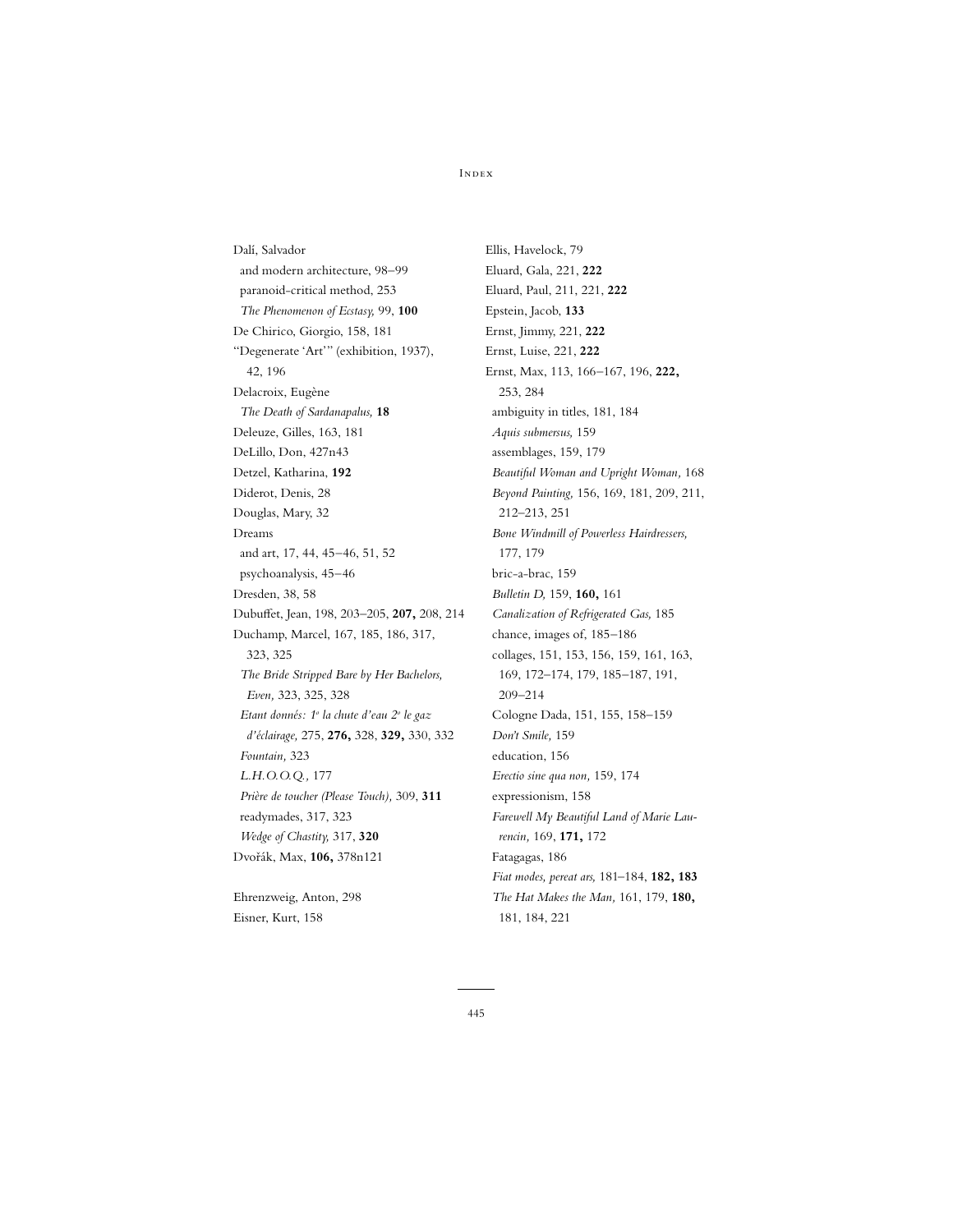Ernst, Max (*continued* ) *Hydrometric Demonstration of Killing by Temperature,* 189, **190** *Hypertrophic Trophy,* 159, 163, **165,** 166– 167, 172, 176 *The Little Virile Tree,* 177 man and machine, 155, 163, 166–169, 184, 186 *The Master's Bedroom,* **210,** 212, 219–220 mentally ill, art of, 198, 209, 211–214, 219–223, 260, 398n14, 401n35 military-industrial trauma, 155–156, 189 *Minimax Dadamax Self-Constructed Little Machine,* 174 *Objet dad'art,* 177, **178** *Old Lecher with Rifle Protects the Museum's Spring Apparel from Dadaist Interventions,* 161, **162,** 174, 176, 177, 221, **222,** 223 *1 Sheet of Copper 1 Sheet of Zinc 1 Sheet of Rubber . . . Two Ambiguous Figures,* 187 overpaintings, 187–191, 212 *Phallustrade,* 179 and photography, 186–187, 227 *The Punching Ball or the Immortality of Buonarroti,* **150,** 177 *The Roaring of Ferocious Soldiers,* 163, **164,** 167, 169, 172, 176 *Die Schammade,* 159, 161, 174, **175,** 176, 177 *Self-Constructed Little Machine,* 120, **152,** 167–168, 185, 186, 209 *Slightly Ill Horse—the Beautiful Season,* 187 "Some Data on the Youth of M.E.," 155, 211

*Song of the Flesh—the Shitting Dog,* 187 *Stratified Rocks, Nature's Gift of Gneiss Lava Icelandic Moss . . . ,* 187, **188** *That Makes Me Piss,* 169, **170,** 172, 174 *vademecum mobile be all warned,* 185 and *Der Ventilator,* 158, 161 *Winter Landscape: Carburation of the Vulcanized Iron Bride for the Purpose of Producing the Necessary Warmth in Bed,* 189 *Young Man Charged by a Flourishing Fagot,* 187 Ernst, Philipp, 161, 223 Exoticism in art, 12, 14, 17, 20, 41–42. *See also* Primitivism Expressionism, 37, 41–42, 110, 158, 346n20 and art of the mentally ill, 195, 196, 197 Blaue Reiter, 198

*Fackel, Die,* 60 Fanon, Frantz, 1–2, 41 Fascism, 127, 153–155, 166, 173, 179, 382n14, 382n17, 389n52 Fashion and architecture, 62, 69–72, 91 ornament, 70–72, 78–79 sexuality, 70–72, 79 Ferenczi, Sándor, 75, 82, 84, 125 Fetishism, 32, 37, 78–79, 110, 114, 124, 128, 179, 225, 226–238, 247, 249, 260, 272 Fiedler, Conrad, 197 Film, 299–301 "First International Dada Fair," 223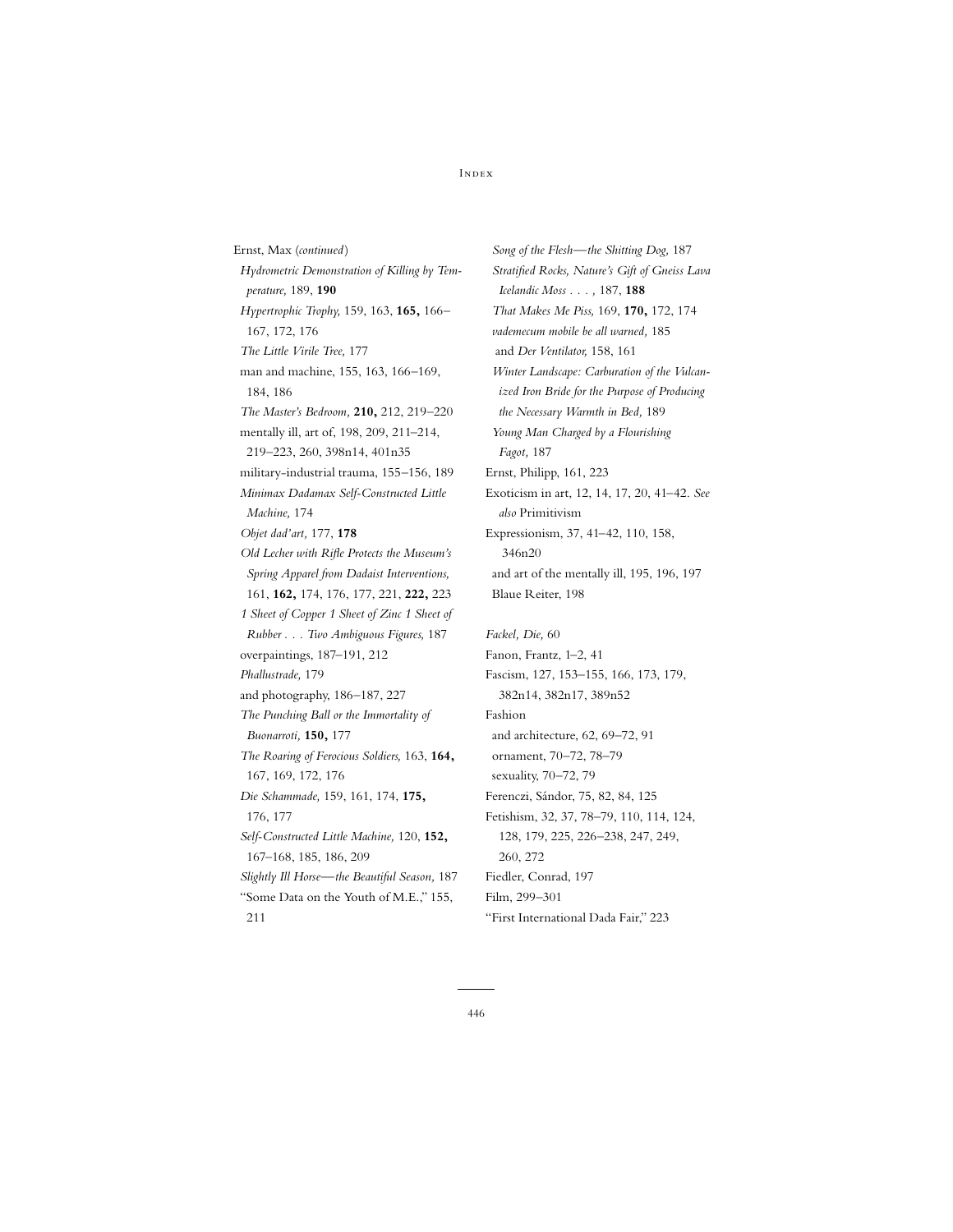Fliess, Wilhelm, 84 Flügel, J. C., 70–71, 86–87 Fontainas, André, 51 Foucault, Michel, 204, 205 Franz Josef (emperor), 59 Frazer, James, 32 Freud, Sigmund anal eroticism, 80–87 "Analysis of a Phobia," 232 art, analysis of, 194 *Beyond the Pleasure Principle,* 122–123, 142, 144, 153, 191, 270, 315 castration, 9, 114, 124, 179, 225, 226, 227–230, 265, 271, 306, 353n57 "Character and Anal Erotism," 80–81, 85 *Civilization and Its Discontents,* 33, 49, 71, 84, 85, 87, 109, 270 cloacal birth, 119, 168 death drive, 122, 142, 191, 270 ectogenesis, 144 fetishism, 124, 179, 225, 226, 227–230, 232, 233, 236, 238, 272 *The Future of an Illusion,* 49 humor, 148 infantile sexuality, 81 "Instincts and Their Vicissitudes," 233 instinctual energy, 115 *The Interpretation of Dreams,* 45–46, 156 *Jokes and Their Relation to the Unconscious,* 156 *Leonardo da Vinci and a Memory of His Childhood,* 156 loss and recovery, 313, 315, 317 "Medusa's Head," 179, 271

narcissism, 153 paranoia, 194–195, 220, 283–284, 407n3, 414n43 paraphrenia, 194–195 penis envy, 41, 355n67 primal scene, 1–2, 5, 8–9, 11, 29, 36–37, 211, 212–213, 306 protective shield, 122–123, 153, 168–169, 172, 384n25, 393n66 psychoanalysis, 2 *Psychoanalytic Notes on an Autobiographical Account of a Case of Paranoia,* 156 Rat Man case, 83 Schreber case, 195, 209, 215 scotoma, 293 seduction fantasy, 306, 307 on sexual drive, 309 sociogenetic theory, 75, 84–85 sublimation, 77, 80, 82, 83, 85, 104 and surrealism, 227 *Three Essays on the Theory of Sexuality,* 77, 79, 81, 227 *Totem and Taboo,* 3, 49 "On the Transformations of Instinct as Exemplified in Anal Erotism," 83, 87 trauma, 153 "The Uncanny," 253 unconscious, 131 Wolf Man case, 9, 10, 11, 14, 36–37, 83, 213 Fried, Michael, 288, 289, 290, 293, 295, 298 Friedrich, Ernst, **108** Futurism, 114, 115, 118–128, 131, 381n11, 382n17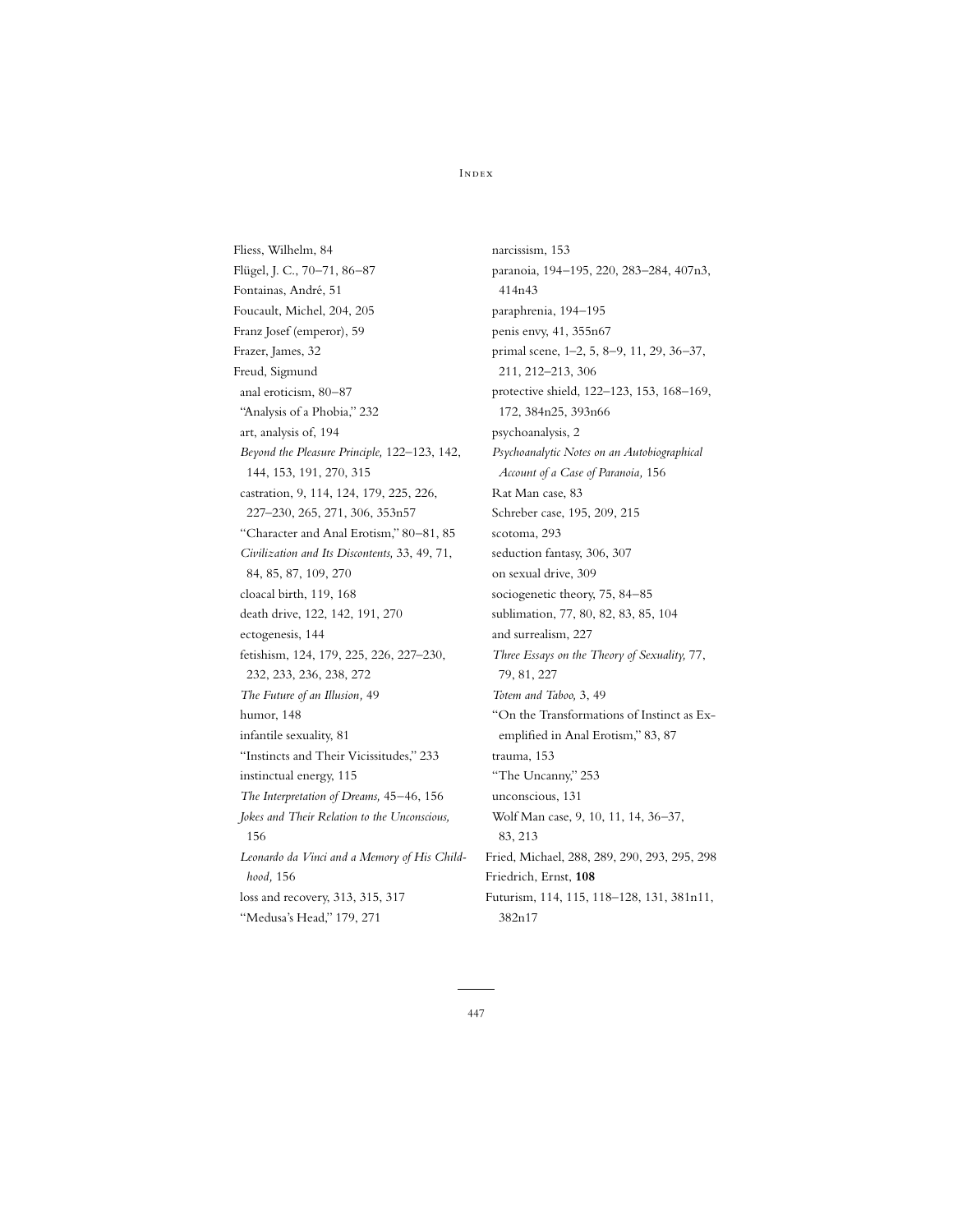Gallop, Jane, 247 Gaudier-Brzeska, Henri, 144, **145** Gauguin, Paul, 12, 20–29, 32, 34, 37, 38, 41, 42, 45, 286, 344n8, 344n9, 348n27, 358n84 *Avant et après,* 50–51, 52 *Breton Eve,* 51 Breton paintings, 44, 45 "Catholicism and the Modern Spirit," 45 *The Day of the God (Mahana no atua),* 46, **47,** 48–52 *The Man with the Ax,* 25, **26,** 50 *Noa Noa,* 21, 27, 50, 354n62 *Self-Portrait with Hat,* **xviii** *Spirit of the Dead Watching (Mana'o tupapa'u),* 5, **6,** 14 Tahiti paintings, 44–46, 50 *The Vision after the Sermon,* 44 *Where Do We Come From? What Are We? Where Are We Going?,* 5, **6,** 27, 44, 45, 46, 50–52 Gaze. *See* Psychoanalytic theory German Werkbund, 59, 91 Gérôme, Jean-Léon *The Snake Charmer,* **19** Gestalt psychology, 298–299 Giacometti, Alberto, 317, 323 *The Invisible Object,* 313, **314** *Suspended Ball,* 317, **321,** 323 Gilman, Sander, 12 Gober, Robert, 306 AIDS iconography, 334 bachelor machines, 323 *Burnt House,* **305**

Catholicism, 317, 335, 338 dioramas, 304, 306, 307 installation, Dia Center for the Arts, 332, **333** installation, Galerie Nationale du Jeu de Paume, 330, **331,** 332, 334 installation, Los Angeles Museum of Contemporary Art, 334–335, **336, 337** installation, Paula Cooper Gallery, 325, **326, 327,** 328, 338 *Pitched Crib,* **316** primal fantasies, 306, 307–308, 323, 338 and race, 325, 328, 330, 332 sexuality in, 309, 313, 315, 317, 323, 325, 328, 330, 332, 334 surrealist aesthetic, 307–308, 313 *Three Urinals,* 323, **324** *Untitled* [breast] (1990), 308–309, **310** *Untitled* [chest] (1990), 309, **312,** 313 *Untitled* (1991), 317, **318** *Untitled* (1991–93), 317, **319** *Untitled* (1993–94), 317, **320** *Untitled* (1997), 334–335, **336, 337** *Untitled Candle* (1991), 317, **322** working method, 303, 304 Gogh, Vincent van, 31, 196 Gramsci, Antonio, 114 Grebing, Josef Heinrich, 215, **217** Greenberg, Clement, 58, 64, 65, 288, 295, 431n49 Griffith, D. W., 284 Gropius, Walter, 59 Grosz, Georg, 158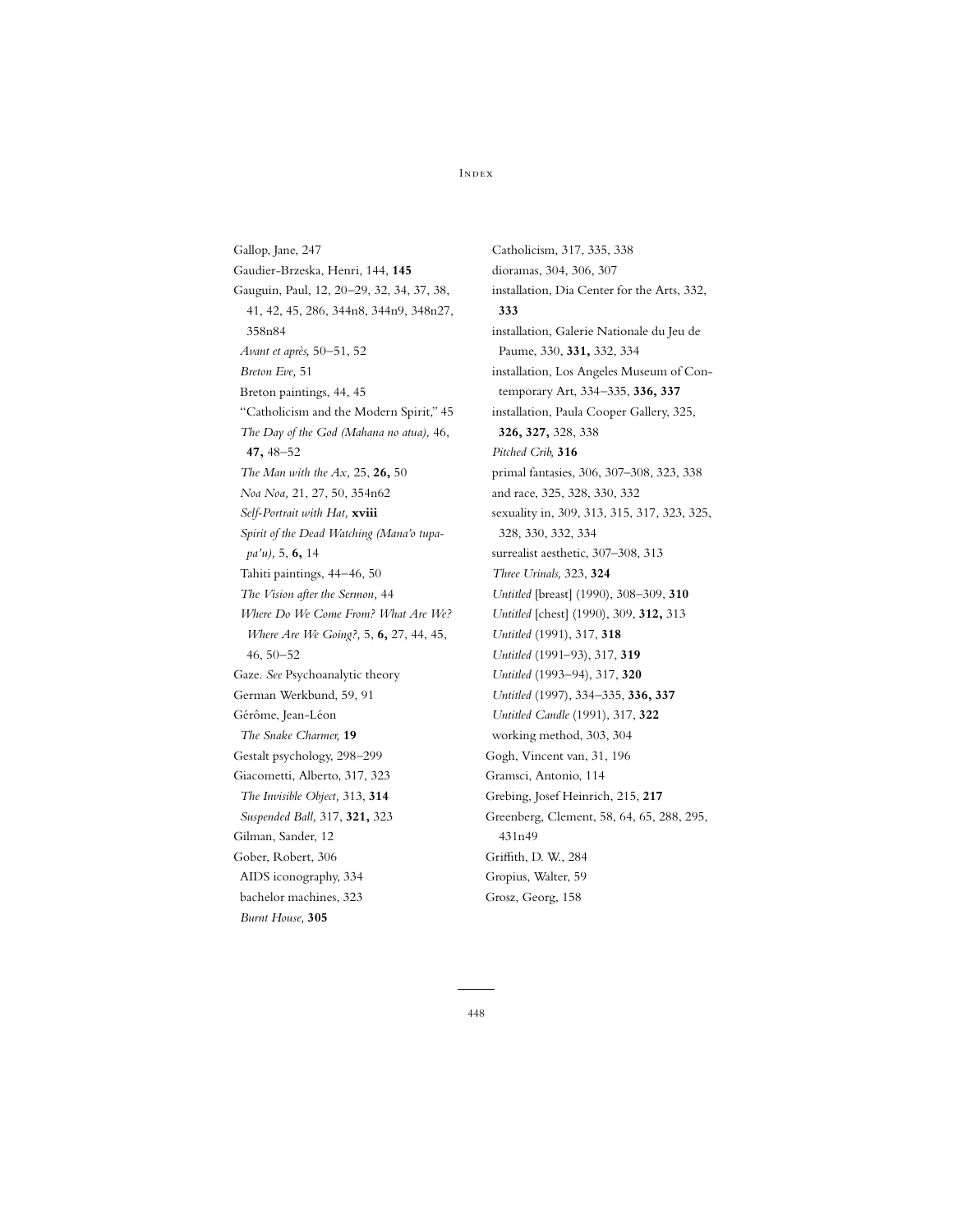Grünwald, Alfred, 155–156, 158–159, 177, 186 Guattari, Félix, 163, 181

Haeckel, Ernst, 75 Hauck, Emma, 215, **216** Haussmann, Georges-Eugène, 64 Heckel, Erich, 38, 196 Hegel, Georg Wilhelm Friedrich, 247, 251 Hesse, Eva, 295, 296 Hina (Polynesian goddess), 46, 48–49, 50 Hitchcock, Henry-Russell, 95 Hitler, Adolf, 114 Hoffmann, Josef, 58, 59, 78, **90,** 91 Homoeroticism, 17, 22–25 Huelsenbeck, Richard, 286 Hulme, Thomas Ernest, 134, 135–136, 391n59

Image screen. *See* Psychoanalytic theory

Janco, Marcel, 286, **287** Johns, Jasper, 289 Jones, Ernest, 82, 83, 246 Joyce, James, 177 Jugurtha (African king), 258, 260 Jünger, Ernst, 151, 155, 163, 166, 172

Kafka, Franz, 282 Kandinsky, Wassily, 341n2 Kaprow, Allan, 288, 295 Kertész, André, 226 Kirchner, Ernst Ludwig, 12, 21, 37–42 "Degenerate 'Art'" exhibition, 42

*Girl under a Japanese Umbrella,* 14, **16,** 33, 41 mental illness, 42 *Self-Portrait as a Soldier,* 42, **43** suicide, 42 Kitsch, 57, 64, 65, 66, 78 Klages, Ludwig, 197 Klee, Paul, 196, 198–202, 203, 204, 208, 214–215, 219–220, 282 *Angelus Novus,* 199, **200,** 202 *Man Is the Mouth of the Lord,* 202 *Room Perspective with Inhabitants,* **218,** 219–220 *The Saint of the Inner Light,* 202 Klein, Melanie, 3, 172, 246, 309 Klimt, Gustav, 59 Klug, Walter, 159 Knopf, Johann, **201,** 202 Kokoschka, Oskar, 196 *Portrait of Adolf Loos,* **54** Kracauer, Siegfried, 114 Kraepelin, Emil, 156, 167, 194, 195, 209 Krafft-Ebing, Richard, 79 Kraus, Karl, 56, 57, 60, 79–80, 81, 91, 92 Krauss, Rosalind, 242, 249, 251, 439n29 Kris, Ernst, 414n44 Kubin, Alfred, 196 *Kunstwollen,* 57, 62, 67, 104–105, 135, 361n11

Lacan, Jacques, 3, 4, 115, 202, 246–254, 264, 265, 286, 290, 293, 296, 328, 334, 339, 379n2. *See also* Psychoanalytic theory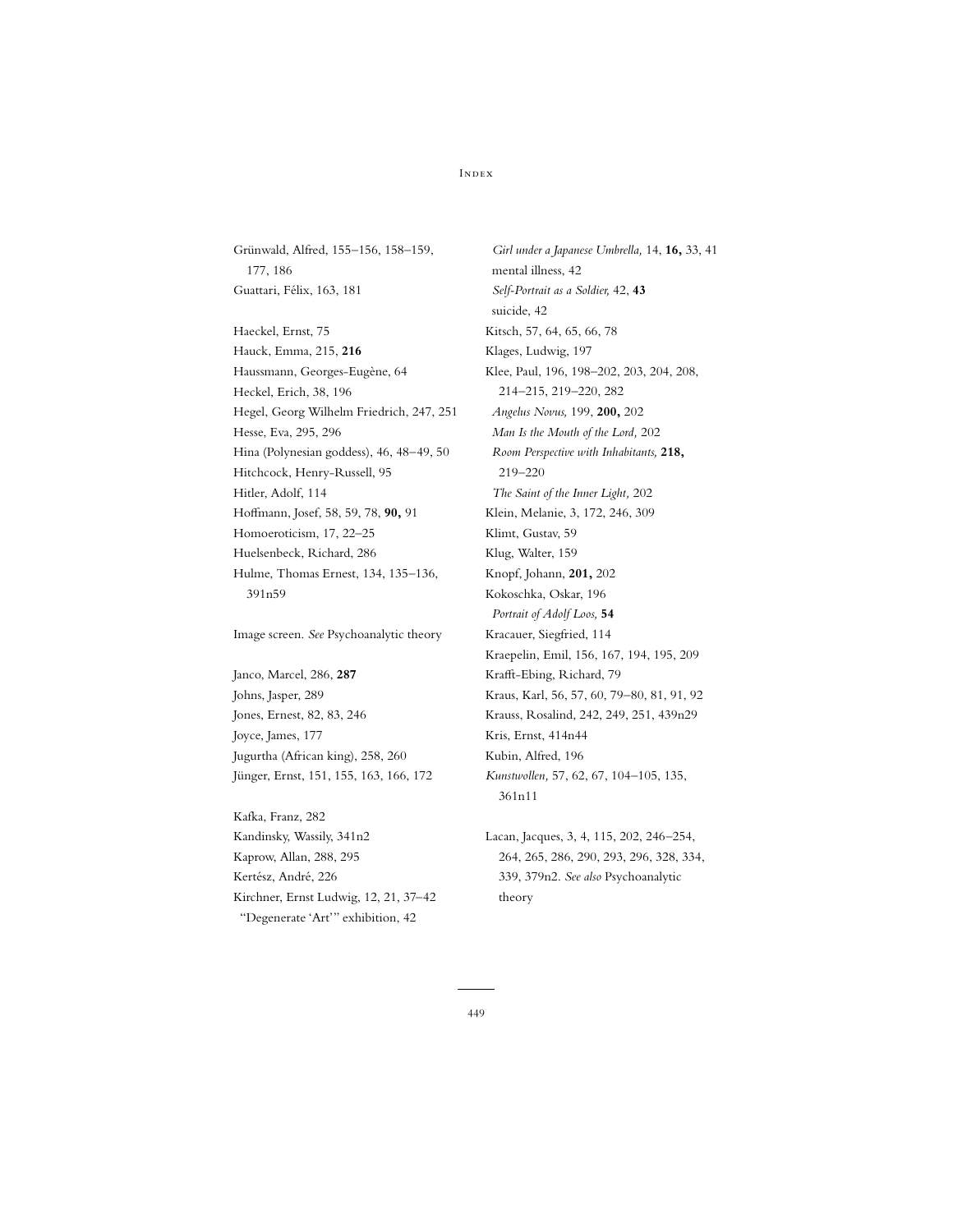Lacan, Jacques (*continued*) *The Four Fundamental Concepts of Psycho-Analysis,* 246, 253–254, 272–282, 286, 426n40 "The Meaning of the Phallus," 120–121, 246, 247, 342n8 "The Mirror Stage," 1, 115, 153 Lamarck, Jean-Baptiste, 122, 123, 124 Laplanche, Jean, 308–309 Lawler, Louise *Statue before Painting, Perseus with the Head of Medusa, Canova,* 258, **259** Le Corbusier, 57, 58, 59, 84, 110, 341n3 and *L'Esprit Nouveau,* 59 *Vers une architecture,* 77 Léger, Fernand, 120, 341n2 Lemoine-Luccioni, Eugénie, 179 Leonardo da Vinci, 268, 275 Lessing, Gotthold Ephraim, 64 Le Va, Barry, 295 Lévi-Strauss, Claude, 4, 262 Lewis, Wyndham aesthetic stance, 115, 128, 131, 136–137, 172, 260 *The Art of Being Ruled,* 134, 144 *Blasting and Bombardiering,* 118 *The Caliph's Design,* 143, 144 *The Enemy of the Stars,* 137, **141** Freudian concepts, 143–144, 146, 148, 168 man and machine, 146, 148–149 and Marinetti, compared, 121, 128, 131, 134, 143, 148, 390n53 "New Egos," 136 politics, 114

*Portrait of Ezra Pound,* **147** *Self-Portrait as Tyro,* **117,** 148 *Tarr,* 115, 144–146 "Theory of the External, the Classical, Approach in Art," 146 *Time and Western Man,* 131, 134 *Timon of Athens,* 137, **138** vorticism, 114, 125, 131, 134–137, 142 *The Vorticist,* 137, **139** *Vorticist Design,* 137, **140** *The Wild Body,* 144 Liebknecht, Karl, 158 Lippard, Lucy, 296 Lipps, Theodor, 135, 148, 197 Lissitzky, El, **112,** 173, 184 Lombroso, Cesare, 76, 193–194 Loos, Adolf aesthetic stance, 57–58, 60, 68–69 *Das Andere,* 60, **61,** 104 on Anglo-American design, 59, 60 architectural style, 62, 63, 67, 69–70, 72– 75, 87, 95, 98–99, 105–107 "Architecture," 60, 69, 70, 79, 82, 87, 103, 105 and Art Nouveau, 88–89, 91–95, 98–99 authenticity, 62, 63–64, 65, 67, 69, 72 bourgeois style, 68–69, 72, 75 on clothing, 62, 69–72 on creative energy, 77, 80–83 "Culture," 83 on degeneration, 55, 58, 76–77, 78, 84 education and training, 58–60 folk craft, 103–104 funerary architecture, 105–107, 378n121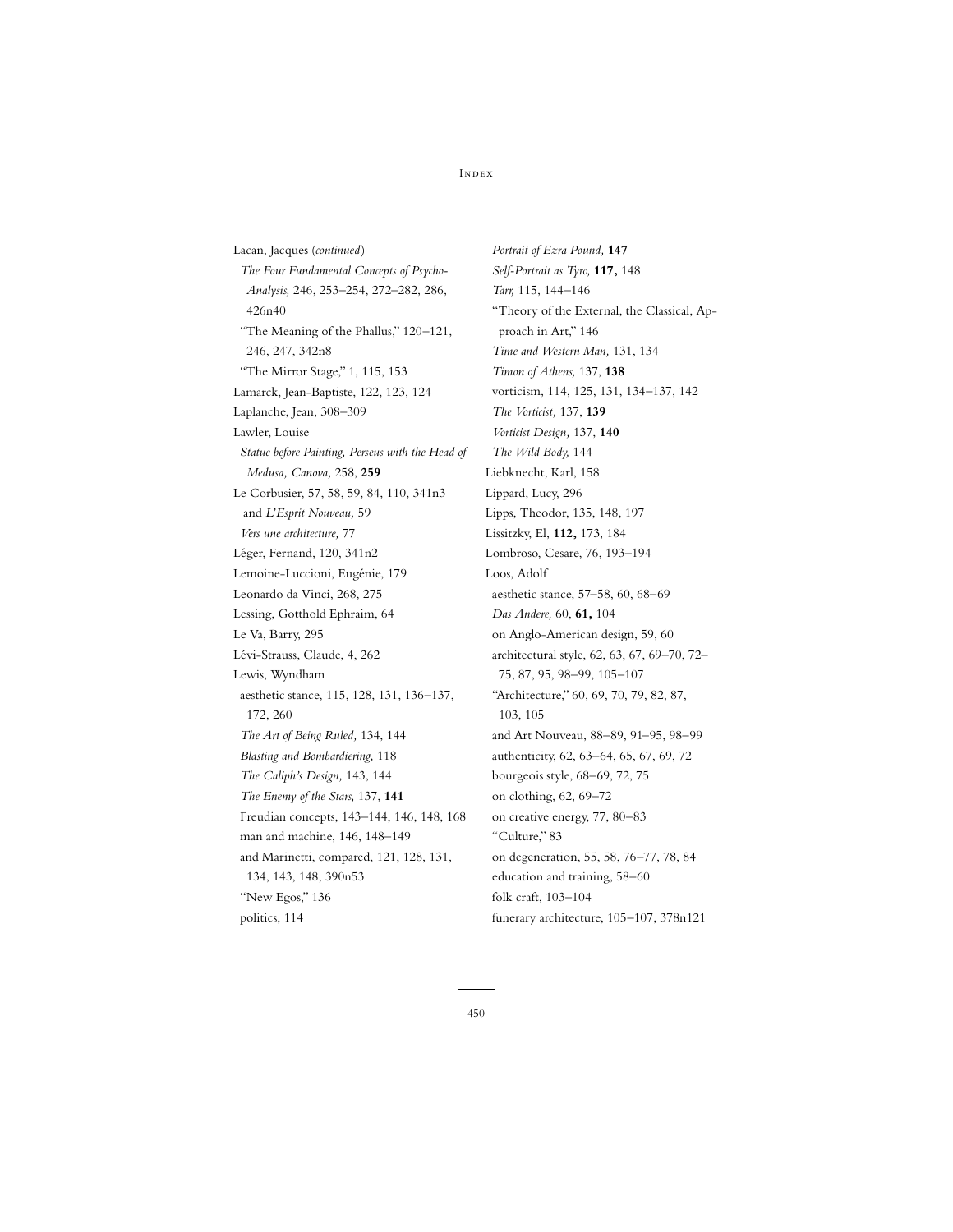Goldman & Salatsch Building, 95, **97** hygiene as cultural goal, 83–84 imitation, 64, 65, 69 mausoleum for Max Dvořák, 106 Müller House, **96** on neoclassicism, 103–104 ornament, 57, 60, 62, 64, 68, 69–72, 76– 80, 84, 99, 260, 361n8, 372n81, 377n115 "Ornament and Crime," 55, 56, 59, 60, 63, 75–76, 79–82, 84, 85, 86, 91, 92, 98, 103, 105, 372n80 "Plumbers," 83 portrait, **54** "The Principle of Cladding," 63–64, 72, 87 sociogenetic theory, 75–76 *Spoken into the Void,* 59, 60, 62, 75 Steiner House, 72, **73, 74** "The Superfluous," 78 *Trotzdem,* 60 Tzara House, 99, **101** uniformity, 69–70, 71, 92 Viennese culture, 67 Loos, Lina, 99, 102 Louis, Morris, 288, 290, 293 *Alpha-Phi,* 293, **294** Lukács, Georg, 124, 181, 184 Luxemburg, Rosa, 158 Lynch, David, 307 Lyotard, Jean-François, 275, 339

Male gaze, 225 Malevich, Kazimir, 173, 184 Mallgrave, Harry, 99 Malraux, André, 31

Manet, Édouard *Nana,* 12 *Olympia,* 12, **13,** 33 Man Ray, 226, 239, 242, **311** *Anatomies,* 239, **241** *Marquise Casati,* **228** *Minotaur,* 242, **243** *Return to Reason,* 242, **244** *Untitled,* 242, **245** Marey, Étienne-Jules, 186 Marin, Louis, 268 Marinetti, Filippo Tommaso, 114–115, 151, 163, 179, 395n77 aesthetic stance, 115, 172, 260 "Beyond Communism," 126 body as weapon, 125 death drive, 123 fascist ideal, 126–128 "Founding and Manifesto of Futurism," 115, 118 "Geometric and Mechanical Splendor," 121 Italian nationalism, 126–127 "Let's Murder the Moonshine," 125 and Lewis, compared, 121, 128, 131, 134, 143, 148, 390n53 man and machine, 118–125, 168 *Parole in libertà,* **116,** 121–122, 127 politics, 114 rhetorical violence, 125–126, 154–155 "Tactilism," 121 "Technical Manifesto of Futurist Literature," 118, 121 *War, the World's Only Hygiene,* 122, 125

Marius, Gaius, 258, 260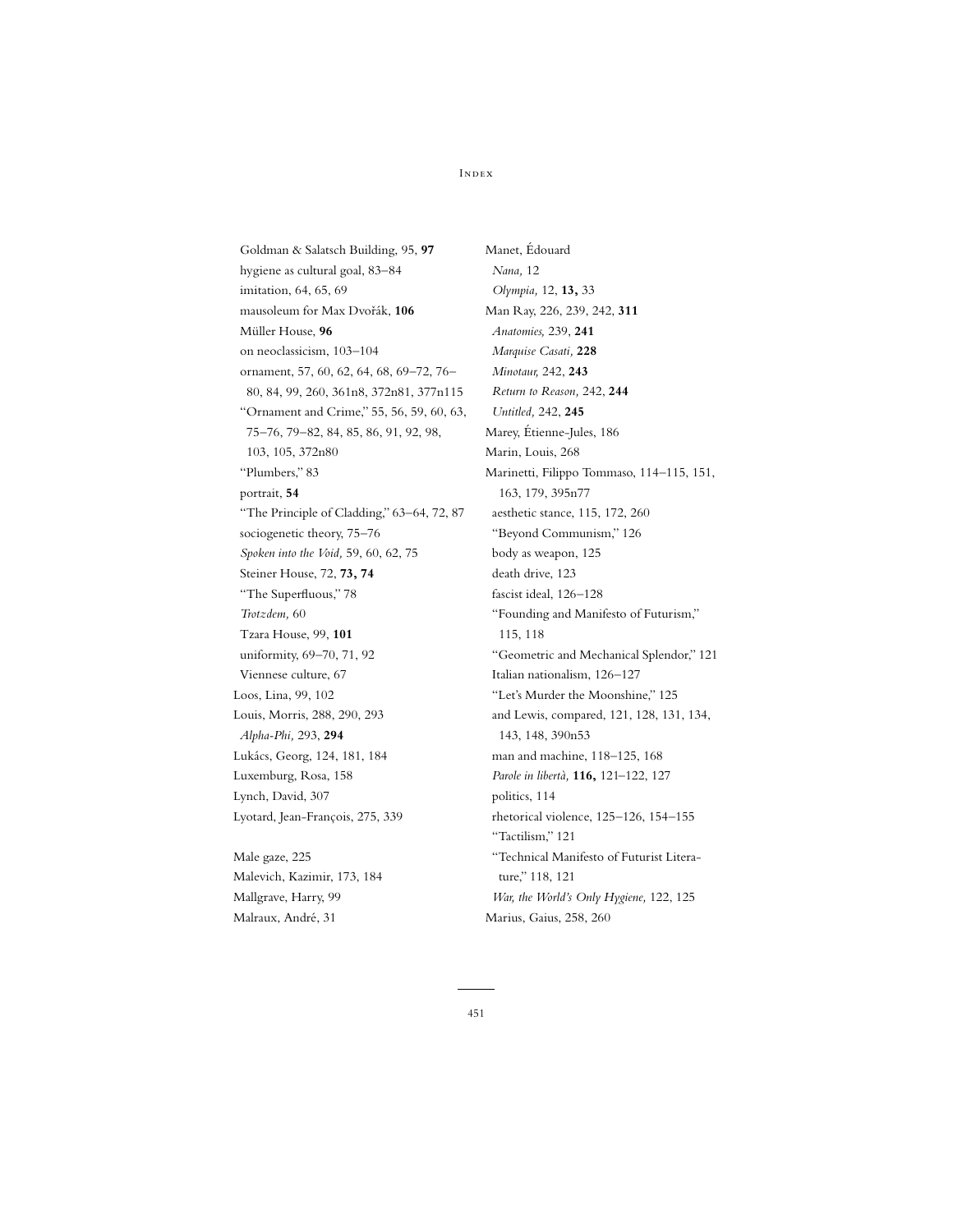Marx, Karl, 28, 67–68, 124, 184, 191 Masculinity in art and fashion, 14, 17, 21, 37, 70–71 Matisse, Henri, 279 *Blue Nude (Memories of Biskra),* 14, **15,** 33 McLuhan, H. Marshall, 109 Medieval art, 277–278 Mendelsohn, Erich, 49 Mentally ill, art of, 156, 159, 193–198, 205, 208, 214–215, 219, 220–221, 282–284, **285,** 286, 408n6, 411n27, 414n45 and Dubuffet, 203–205, 208 and Ernst, 209, 211–214, 219–223, 260 and Klee, 198–202, 204–205, 413n42 Prinzhorn collection, 196, 198, 199, 208, 209, 214–215, 220, 221 Merleau-Ponty, Maurice, 272, 296 Metropolitan Museum of Art (New York), 257, 258 Meunier, Paul, 194 Mies van der Rohe, Ludwig, 94 Miller, Lee, 226, 239, **240,** 242 Milli (jazz dancer), 38 Millot, Catherine, 124–125 Minimalism, 293, 295–296 *Minotaure,* 230, **231,** 239 Modernism abstraction, 134–135 authenticity, 63–64, 65, 67 degeneration, 55, 58, 76–77, 78, 84, 89 machinic, 109, 110, 113–114, 173–174 mass production, 109, 184, 186 perversion, 79–80 superfluousness, 57, 104 temporality, 131, 134, 186

Moholy-Nagy, László, 113 Mondrian, Piet, 215 Monfried, Daniel de, 45, 50, 51 Morice, Charles, 45 Morris, Robert, 293, 295–298 *Continuous Project Altered Daily,* 295 *Dirt,* 296 *Steam Piece,* 296 *Threadwaste,* 296, **297,** 298 Morris, William, 57, 65, 78 Moser, Koloman, 59 Mosse, George, 70 Museum of Modern Art (New York), 2 Musil, Robert, 56, 80, 94 Mussolini, Benito, 114, 126, 128, **129, 130,** 389n52 Muthesius, Hermann, 59, 91 Mythology, classical Apollo, 262, 270, 272 Athena, 261–262, 270, 271 Daedalus, 253 Dionysus, 247, **248,** 257, 258, 260, 263, 270 Medusa, 179, **224,** 225, 226, 230, **256,** 257, 258, 260, 261–265, **266, 267,** 268, 270, 271, 272, 273, 281, 284, 299, 301, 353n57, 386n37, 389n52, 421n7, 424n26, 425n36 Minotaur, 239, 242, **243,** 253, 257 Perseus, 257, 258, 260, 261, 263, 264, 265, 271

Napoleon Bonaparte, 257 Napoleon III, 68 Natterer, August, 282–284, **285,** 286 Nazism, 42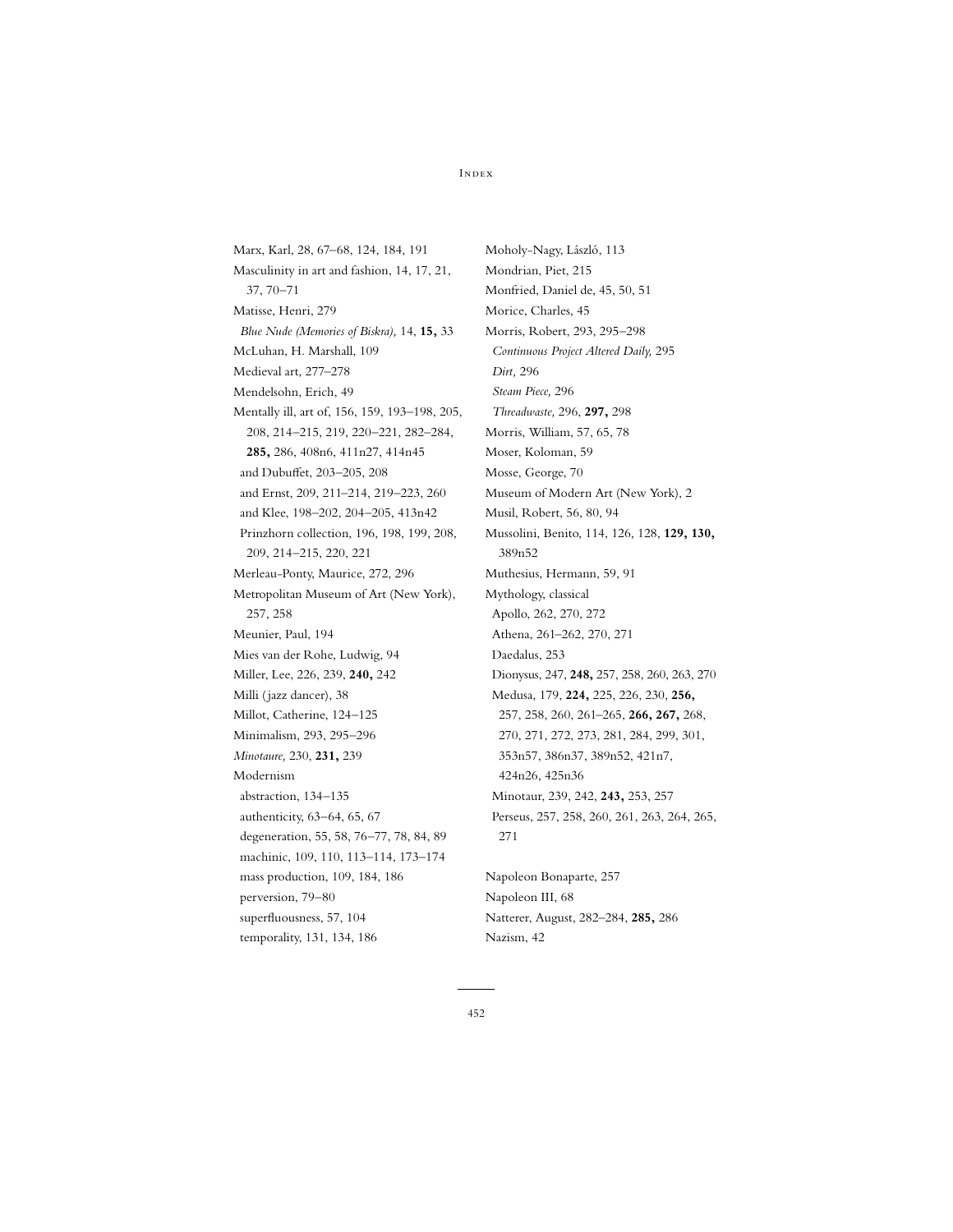Neoclassicism, 58, 103–104, 110, 257, 380n7 Nierendorf, Karl, 158 Nietzsche, Friedrich Wilhelm *The Birth of Tragedy,* 270–271, 281, 282 Noland, Kenneth, 288, 289, 290, 293 Nolde, Emil, 37, 196 Nordau, Max, 76, 193

Olbrich, Joseph Maria, 58, 59, 78, 91 Olitski, Jules, 289, 290 Olivier, Fernande, 34 Orientalism. *See* Exoticism in art

Pankejeff, Sergei, 9 Panofsky, Erwin, 219 Paris, 29, 31–34, 36–37, 38, 76, 99 Ambroise Vollard Gallery, 51 architecture, 64 Galerie Nationale du Jeu de Paume, 330 Galerie René Drouin, 203 Musée de l'Homme (Trocadéro), 29, 31 Salon d'Automne, 29 Salon des Indépendants, 249 Universal Exhibition (1889), 38 Universal Exhibition (1900), 60 Paulhan, Jean, 203 Pechstein, Max, 37, 196 Peckham, Morse, 298 Photography, surrealist, **224,** 225–242, **228, 229, 231, 234, 235, 237, 240, 241,** 249, 251, **252,** 253 Picabia, Francis, 158, 167, 179, 181 Picasso, Pablo, 8, 12, 20, 21, 33–34, 38, 41, 42, 159, 249, 286

and African art, 29, 31, 354n60 *Les Demoiselles d'Avignon,* 5, **7,** 8, 12, 14, 29–37, **30, 35,** 38, 260 *The Pipes of Pan,* **111** *Two Nudes,* 34 Pius VII, 257 Pollock, Jackson, 288–290, 293, 295, 298 *Cut-out,* 289, **291** *Eyes in the Heat,* 301 *Galaxy,* 290 *Out of the Web: Number 7, 1949,* 290, **292,** 293 *Phosphorescence,* 290 *Shimmering Substance,* 290 *The Wooden Horse: Number 10A, 1948,* 289 Pompeii, 247, **248** Postminimalism, 296 Potemkin, Grigori Aleksandrovich, 67 Pound, Ezra, 134, **147** Poussin, Nicolas, 268 Primitivism in art, 1, 2, 4, 5, 8, 12, 14, 20–21, 27–28, 29, 31–34, 36–38, 41–42, 45, 49, 51, 78– 79, 136, 193, 199, 204 in psychoanalytic theory, 1, 2–4, 33, 36– 37, 343n5 Prinzhorn, Hans, 194, 195, 196–197, 199, 204, 208, 220, 283 *Artistry of the Mentally Ill,* 156, 194, 195– 198, 199, **201,** 202, 203, 209, 211, 282 configuration, 194 theory of artistic drives, 197, 214–215 Psychoanalytic theory. *See also* Freud, Sigmund; Lacan, Jacques anal eroticism, 11, 33, 38, 41, 80–87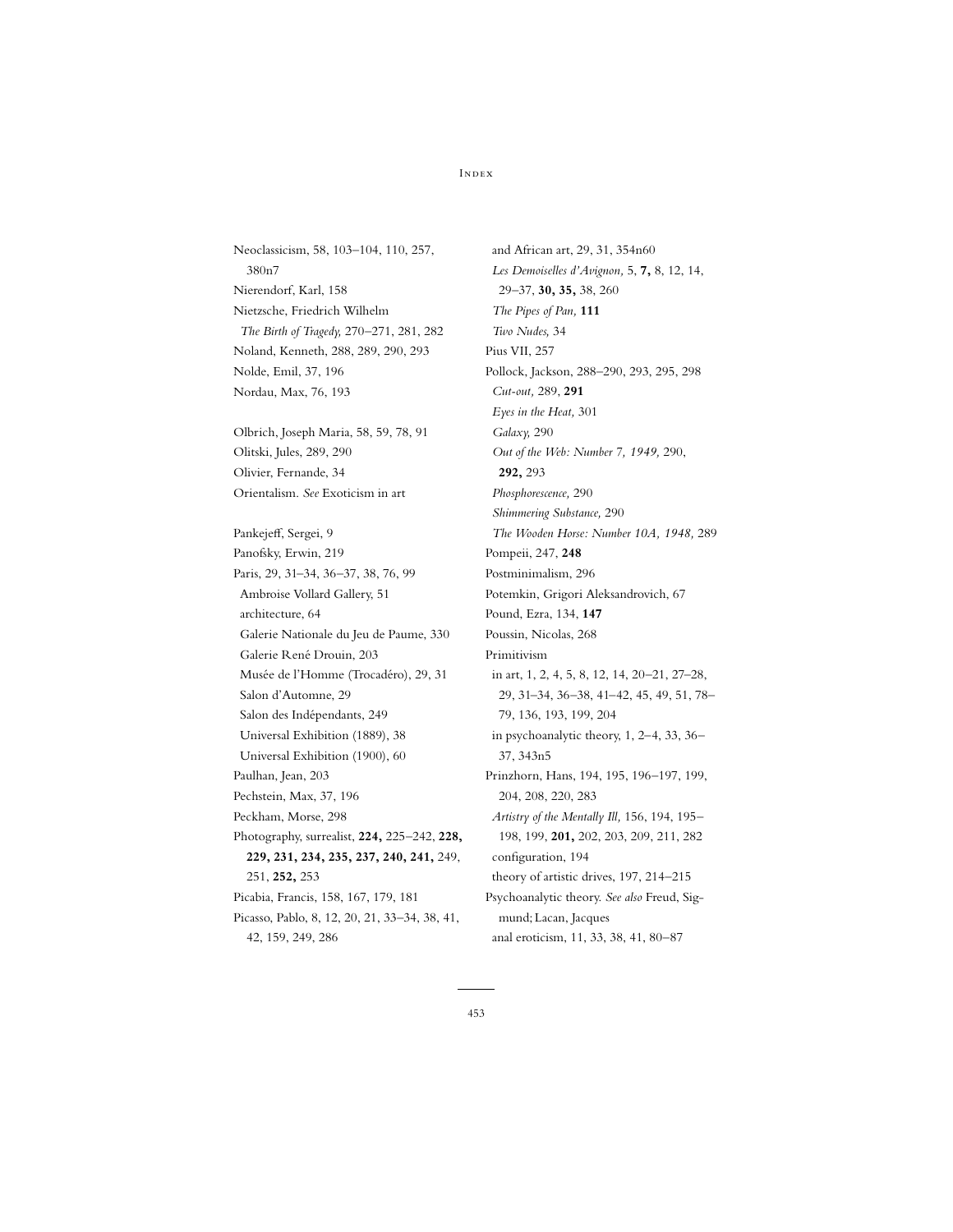Psychoanalytic theory (*continued*) and biology, 75 castration, 9, 114, 124, 179, 225, 226, 227– 230, 246, 265, 271, 306, 328, 353n57 cloacal birth, 119, 168 clothing, 70–71 death drive, 122, 142, 191, 270 degeneration, 194 dreams, 45–46, 246 eroticism, 76–77 fascism, 153–155 female sexuality, 2, 4 fetishism, 79, 124, 179, 225, 226–238, 247, 249, 272 the gaze, 261–264, 273–277, 279, 282– 283, 290, 293, 298 image screen, 275, 277, 279, 281–282, 284 modern art, commonalities with, 1, 32, 45, 80, 342n7 narcissism, 153–154, 155, 158, 172 paranoia, 194–195, 220, 283–284, 407n3, 414n43 phallic divestiture, 176, 177 primal scene, 1–2, 5, 8–9, 11, 29, 36–37, 211, 212–213, 306 primitivism, 1, 2–4, 11 protective shield, 122–123, 153, 168–169, 172, 384n25, 393n66 regression, 76, 194, 368n49 schizophrenia, 194–195, 197–198 seduction fantasy, 306, 307, 308–309 social stereotyping, 3 unconscious, as language, 246 Puvis de Chavannes, Pierre, 45

Rabinbach, Anson, 189 Racial otherness, 2–3, 12, 20, 29 Ratton, Charles, 203 Rauschenberg, Robert, 289 Reich, Wilhelm, 154 Réja, Marcel, 194 Rembrandt Harmensz van Rijn, 51 Reverdy, Pierre, 211 Richter, Hans, 176 Riegl, Alois, 135, 136 Rimbaud, Arthur, 105 Roché, Henri-Pierre, 203 Rolland, Roman, 49 Rosenberg, Harold, 288, 295 Roussel, Raymond, 167 Rubens, Peter Paul *The Head of Medusa,* 265, **267,** 268 Rubin, William, 34

Salmon, André, 14, 34, 36 Salomon, Ernst von, 155 Sam (jazz dancer), 38 Saret, Alan, 295 Sartre, Jean-Paul, 272 Saussure, Ferdinand de, 246 Schawinsky, Alexander, 128, **129** Schinkel, Karl Friedrich, 104 Schlemmer, Oskar, 199 Schmarsow, August, 196 Schoenberg, Arnold, 56, 57 Schorske, Carl, 56–57, 66, 81 Schreyer, Lothar, 199 Schwitters, Kurt, 159, 161 Second Industrial Revolution, 109, 119, 173